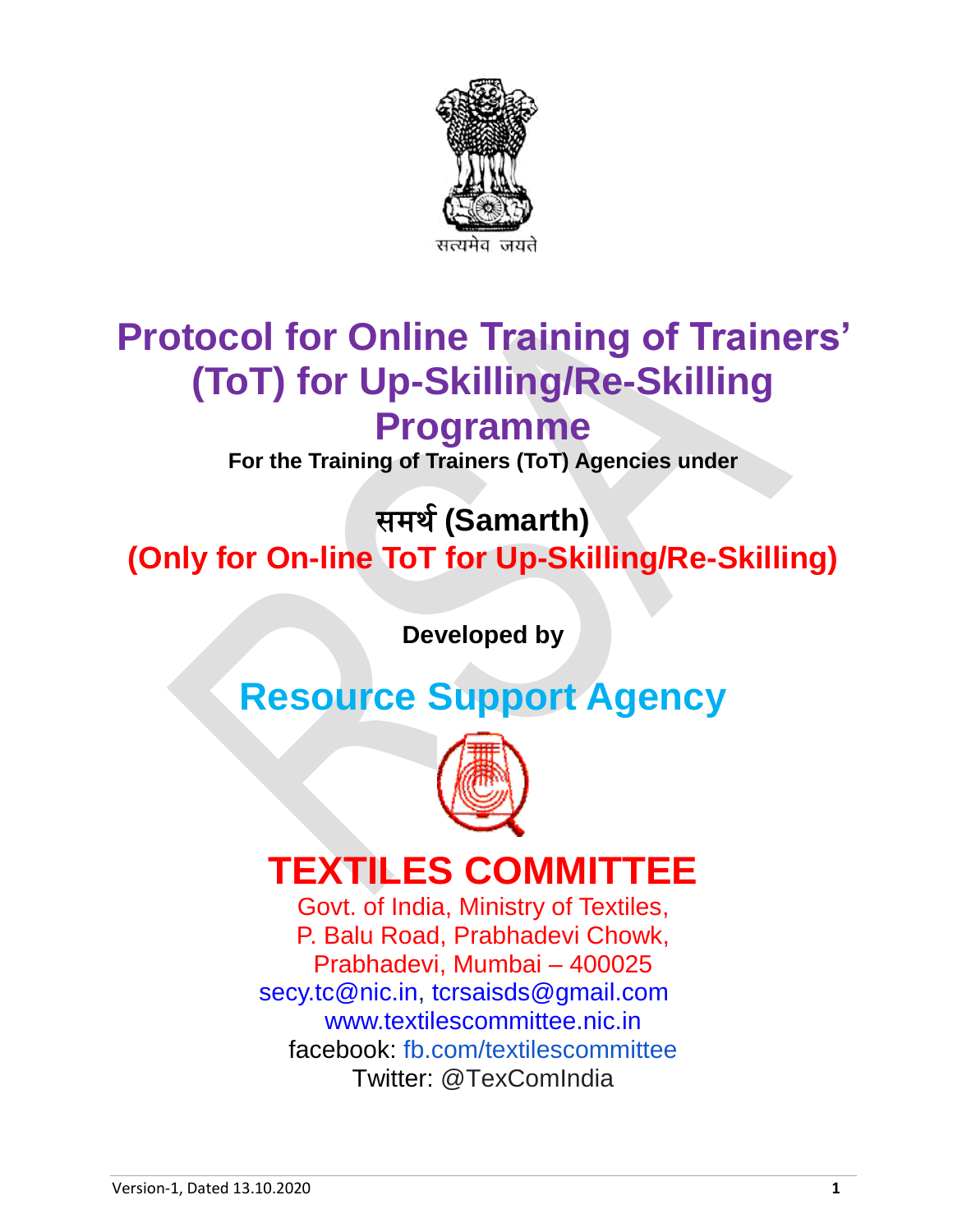- *a)* **Resource Support Agency (RSA):** The Textiles Committee (TC) is designated as RSA for implementation of the Samarth Scheme.
- *b)* **Training of Trainer Agency (ToT):** An agency duly authorized and empanelled by the RSA to conduct Training of Trainers (ToT).
- *c)* **Implementing Partner (IP):** Any interested organization duly authorized by Ministry of Textiles to conduct training of trainees under Samarth Scheme.
- *d)* **Provisional Empanelment:** Preliminary stage of empanelment after which the agency is required to ensure the accreditation of minimum 5 Master Trainers for Apparel sector or 1 Master Trainer for Handloom/Handicraft/Jute/Knitting/ Processing/Silk/Wool/Other fibers from RSA to be eligible for final Empanelled as Training of Trainers (ToT) Agency of the RSA under Samarth.
- *e)* **Trainee:** Any citizen of India possessing an Aadhaar Card (unless exempted under Aadhaar Act, 2016) with age over 14 years or as prescribed under relevant labour law.
- *f)* **Up-skilling:** Up-skilling can be defined as, to provide the same skill to the existing worker on higher level where he/she can better understand the machine/job, enhance its knowledge, attitude, behaviour, understand the existing machine operations/its maintenance keeping the same existing job/work but with higher level. The progression of the work is considered to be horizontal.
- *g)* **Re-skilling:** Re-Skilling is the process of learning new-skills to do a different job, or of training people to do a different job. In this case, he/she can handle three to four machines/work in addition to its existing work/duties by imparting training of technical/domain skills, soft skills (attitude, behavior, communications). The progression of the work is vertical and essentially also include multi skilling.
- *h)* **Candidate Trainer (CT):** A Candidate Trainer is one who meets the prescribed education qualification & industry experience and would be required to undergo **6 days** ToT programme (offline) **OR 09 days** of Online ToT programme.
- *i)* **Trainer (T):** A Trainer is who successful passed the assessment of ToT programme and got certified with RSA under SAMARTH Scheme.
- *j)* **Assessment (In case of ToT):** It is a way to understand the competency of trainer by the way of written test/online test, oral presentation & personal interview.
- *k)* **Master Trainer (MT):** Person duly accredited/certified by RSA under Samarth to conduct such Training of Trainers as required by the RSA through its empanelled Training of Trainer (ToT) Agencies.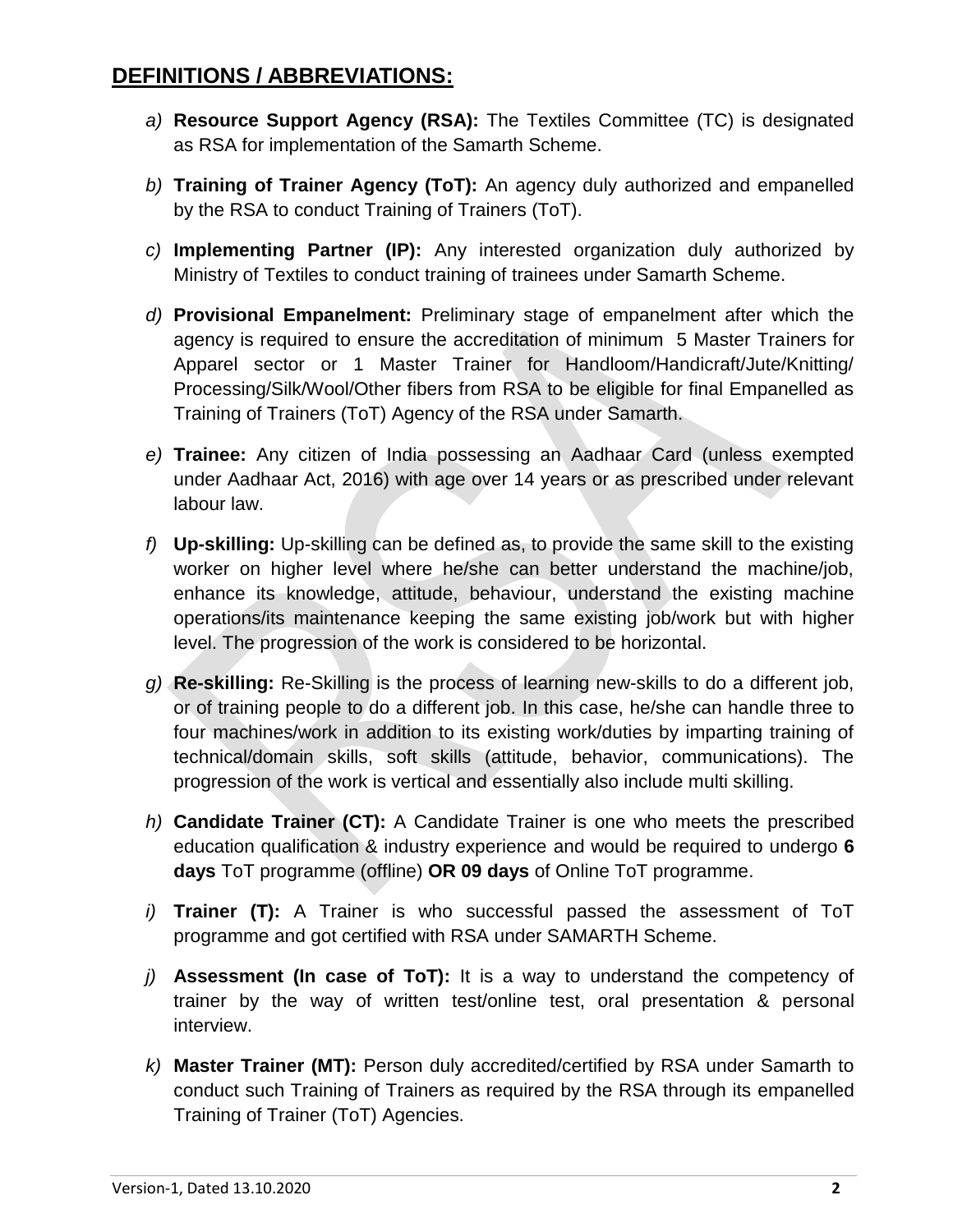- *l)* **Online ToT Protocol:** It is the sub protocol of approved master protocol for Upskilling/Re-skilling which provides detailed guidelines to conduct online Training of Trainers' programme duly developed by the RSA under Samarth which will be amended from time to time by "RSA, TC" for the purpose of online Training of trainers under 'Samarth'.
- *m)* **UID:** It the Unique Identification Number allotted by RSA to each successful trainer.
- *n)* **KYMT-U/R:** Know Your Master Trainer- Up-skilling/Re-skilling
- *o)* **KYT-U/R:** Know Your Trainer Up-skilling/Re-skilling
- *p)* **TC:** Textiles Committee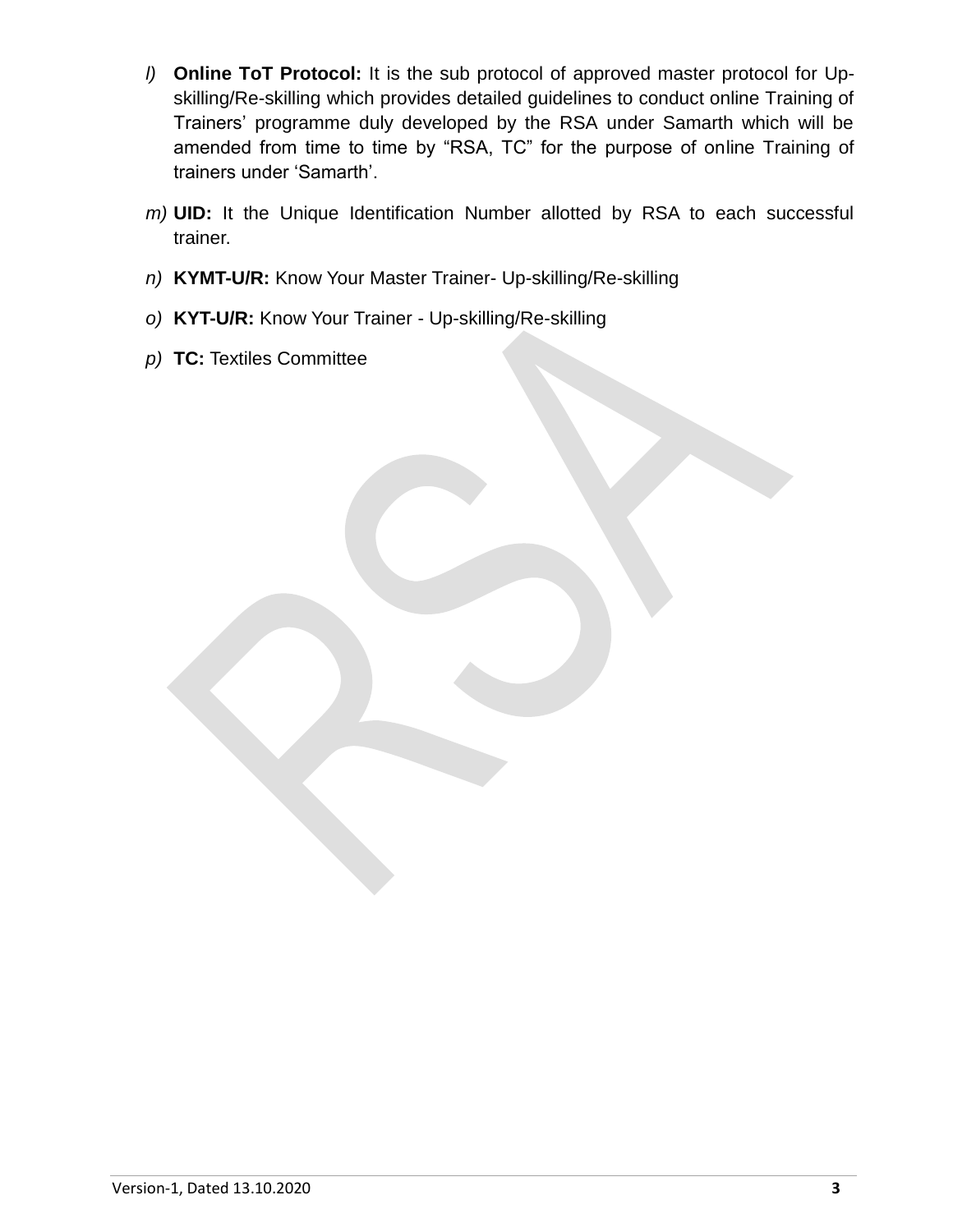## **TABLE OF CONTENT**

| Sr. No. | <b>Description</b>                                         | Page No.       |
|---------|------------------------------------------------------------|----------------|
|         | Background                                                 | 5              |
| 2       | Objectives of the Up-Skilling & Re-Skilling Intervention   | 5              |
| 3       | Resource Support Agency(RSA)                               | 5              |
| 4       | Why Online ToT?                                            | 6              |
| 5       | Online Training of Trainers (ToT)                          | $\overline{7}$ |
| 6       | <b>Online Assessment of Candidates</b>                     | 11             |
| 7       | Steps to Open Link for CEP/Assessment                      | 13             |
| 8       | Basic Etiquette Required for Successful Video Conferencing | 18             |
| 9       | Power to Modify                                            | 19             |
| 10      | Declaration Form (Annexure-1)                              | 20             |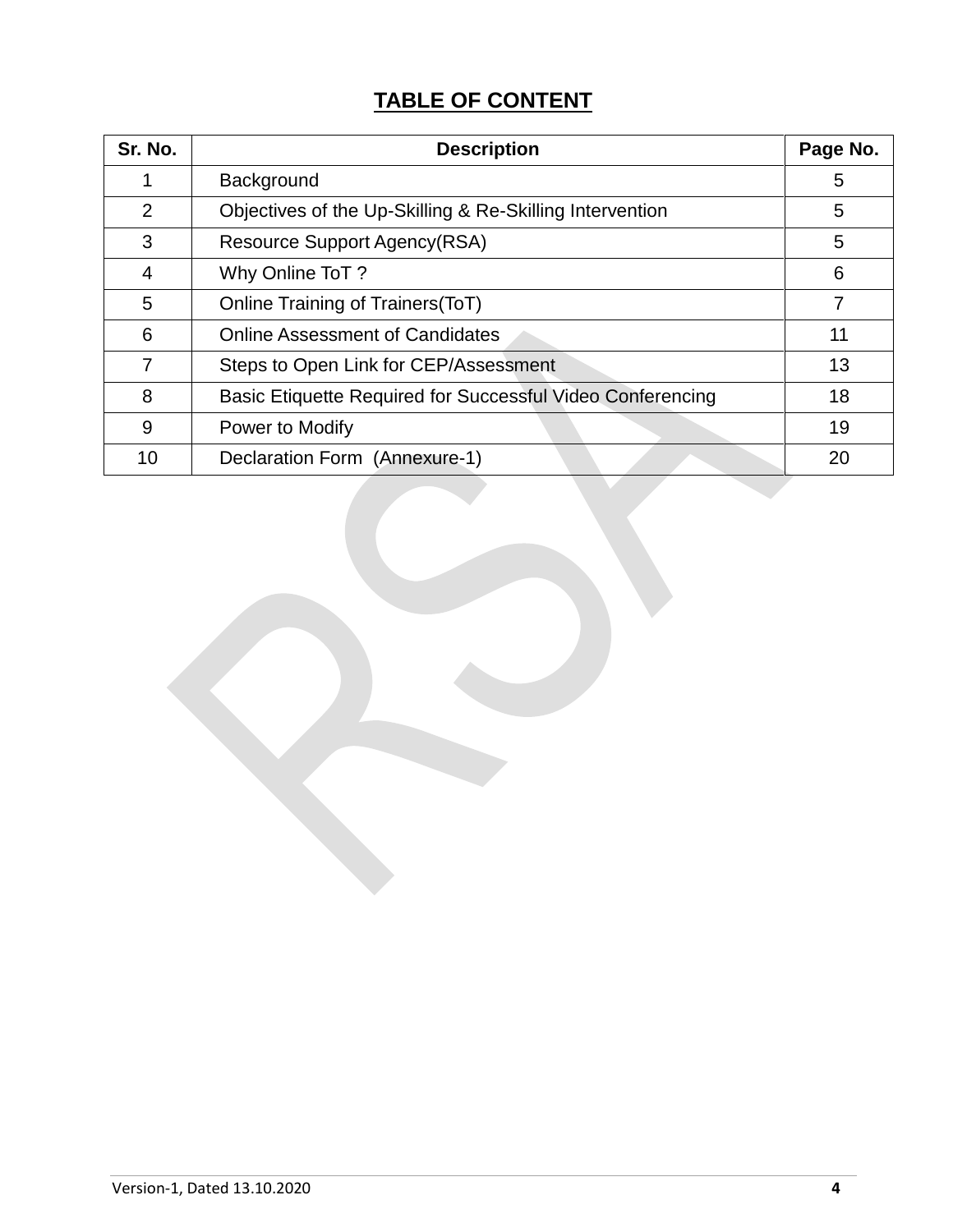## **1. BACKGROUND**

The Ministry of Textiles (MoT) has introduced a new scheme titled "Scheme for Capacity Building in Textile Sector" (SCBTS) which shall be known as "समर्थ "(Samarth). The Samarth is launched with a view to transform the unskilled manpower to skilled workforce in various sub-sectors like Garment, Knitting, Processing, Manmade & Synthetic fibres and other unorganised textile sector/sub-sector and trade including traditional sectors like Jute, Silk, Handloom, Handicraft & Carpet by running the certified Skill Development Programme in these sub-sectors across the country. The proposed scheme is with target outlay of Rs. 1300 cr. with a physical target to train 10 lakh personnel (9 lakh personnel in organised & 1 lakh personnel in traditional sectors) over the period of 3 years (2017- 2020).

The MoT has designated the Textiles Committee (TC) as the Recourse Support Agency (RSA) for implementing SAMARTH. The RSA, endeavours to structure Training program for Trainers and Assessors across textile sector through this Protocol. The Protocol on Training of Trainers has been developed on a consultative approach with the aim to provide a robust model for creating quality trainers required under Samarth.

## **2. OBJECTIVES OF THE UP-SKILLING & RE-SKILLING INTERVENTION**

Keeping in view the demand for skilled workforce, the MoT, Government of India is implementing Up-Skilling/Re-Skilling training under the SAMARTH Scheme with following objectives.

- i. To upgrade the skill level of existing workers/employees engaged in a textile industry in Apparel & Garmenting, Made-ups, Home furnishing for improving their skill level and productivity.
- ii. To improve the productivity and competitiveness of the industry to a level prevalent to the international standards.

### **3. RESOURCE SUPPORT AGENCY (RSA)**

Textiles Committee, a Statutory body under the Ministry of Textiles, Government of India was set up by an Act of Parliament viz., 'Textiles Committee Act', 1963. The main objectives of the Committee activities are oriented towards overall quality improvement of textiles in India. The Government of India, Ministry of Textiles has designated the Textiles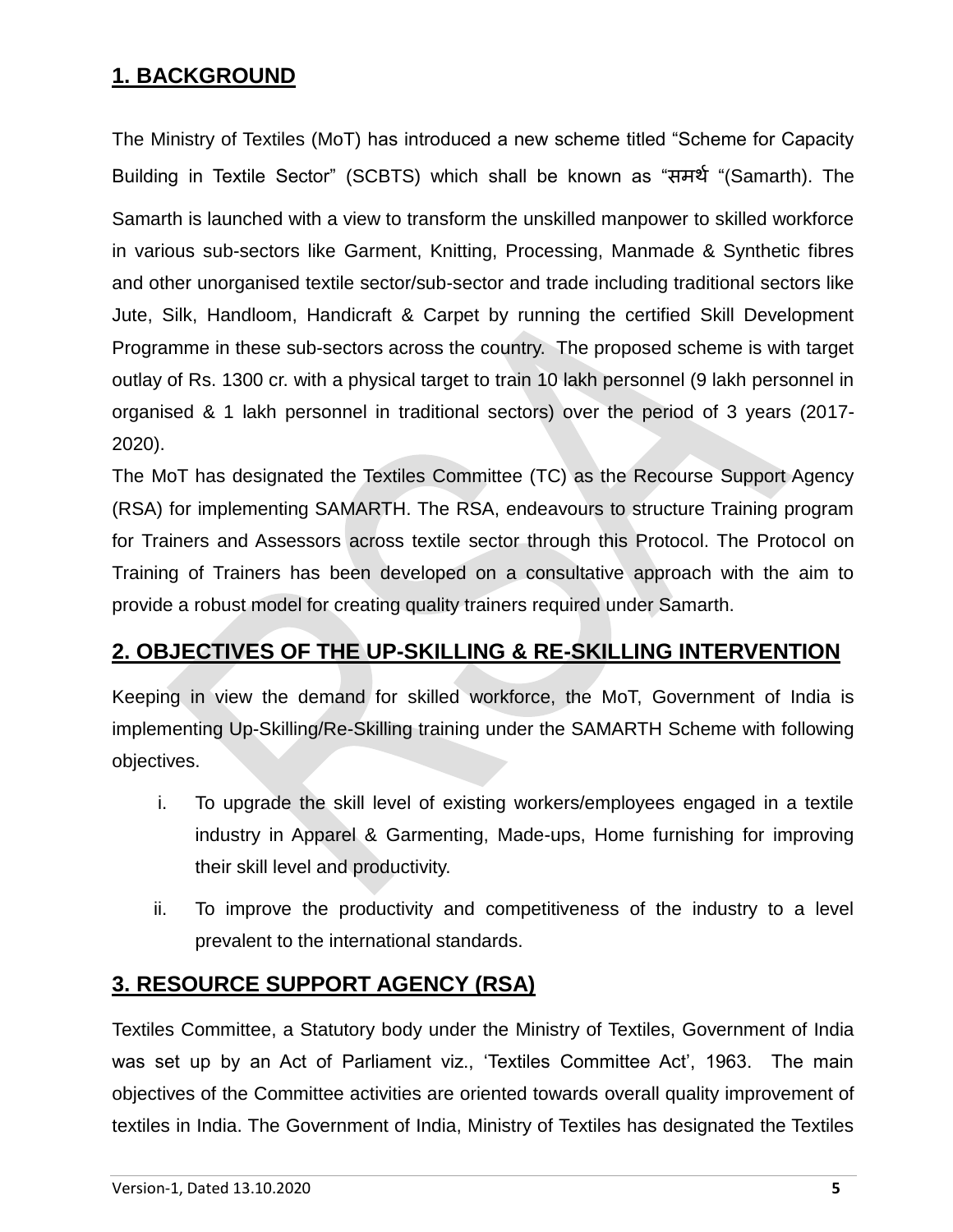Committee as **Resource Support Agency (RSA)** for the new scheme 'SAMARTH' of the Ministry of Textiles, Government of India for providing resources in various sub-sectors like Garmenting, Knitting, Processing, Handloom, Jute, Silk, Technical Textiles, Wool, Others (Other fiber) and Handicrafts & Carpet, etc.

The Textiles Committee, as RSA, will be performing the following functions under the ''Samarth":

- i. To identify and finalize the skill development needs in consultation with Sector Skill Councils (SSCs) and industry.
- ii. To standardize the course content and to develop the content.
- iii. To specify the training centre's infrastructure with reference to the NSQF courses.
- iv. To standardize the admission, assessment, certification and accreditation processes in consultation with the SSCs and industry to ensure consistency and acceptability by various stake holders.
- v. To empanel Assessment Agencies and to monitor their performance.
- vi. To conduct Training of Trainers (ToTs) and Training of Assessors (ToAs) in coordination with respective SSCs.
- vii. To conduct the skill gap studies from time to time and build up skill data base for the industry.
- viii. To study the global scenario and best practices in skilling in Textile Sector.

## **4. WHY ONLINE ToT ?**

Due to pandemic situation arised due to outbreak of Corona-virus disease-2019 (COVID-19) (It is an [infectious disease](https://en.wikipedia.org/wiki/Infectious_disease) caused by Severe [Acute Respiratory Syndrome](https://en.wikipedia.org/wiki/Severe_acute_respiratory_syndrome_coronavirus_2)  [Coronavirus 2\)](https://en.wikipedia.org/wiki/Severe_acute_respiratory_syndrome_coronavirus_2) the Government of India on  $24<sup>th</sup>$  March, 2020 announced nationwide lockdown for 21 days to reduce the spread of Covid-19 virus. Accordingly, various State Government's extended the lockdown based on their local Covid-19 situations. Due to this pandemic, there exist large number of containment zones where non-essential activities are prohibited. Moreover, many State Governments and/or local authorities have restricted movement of people except those involved in essential services. As a result the ongoing ToT program had to be halted. Due to current pandemic situation of COVID-19 and to avoid the spread of virus and taking into account the future trend, there is need of online teaching and e-learning. As a result, education has changed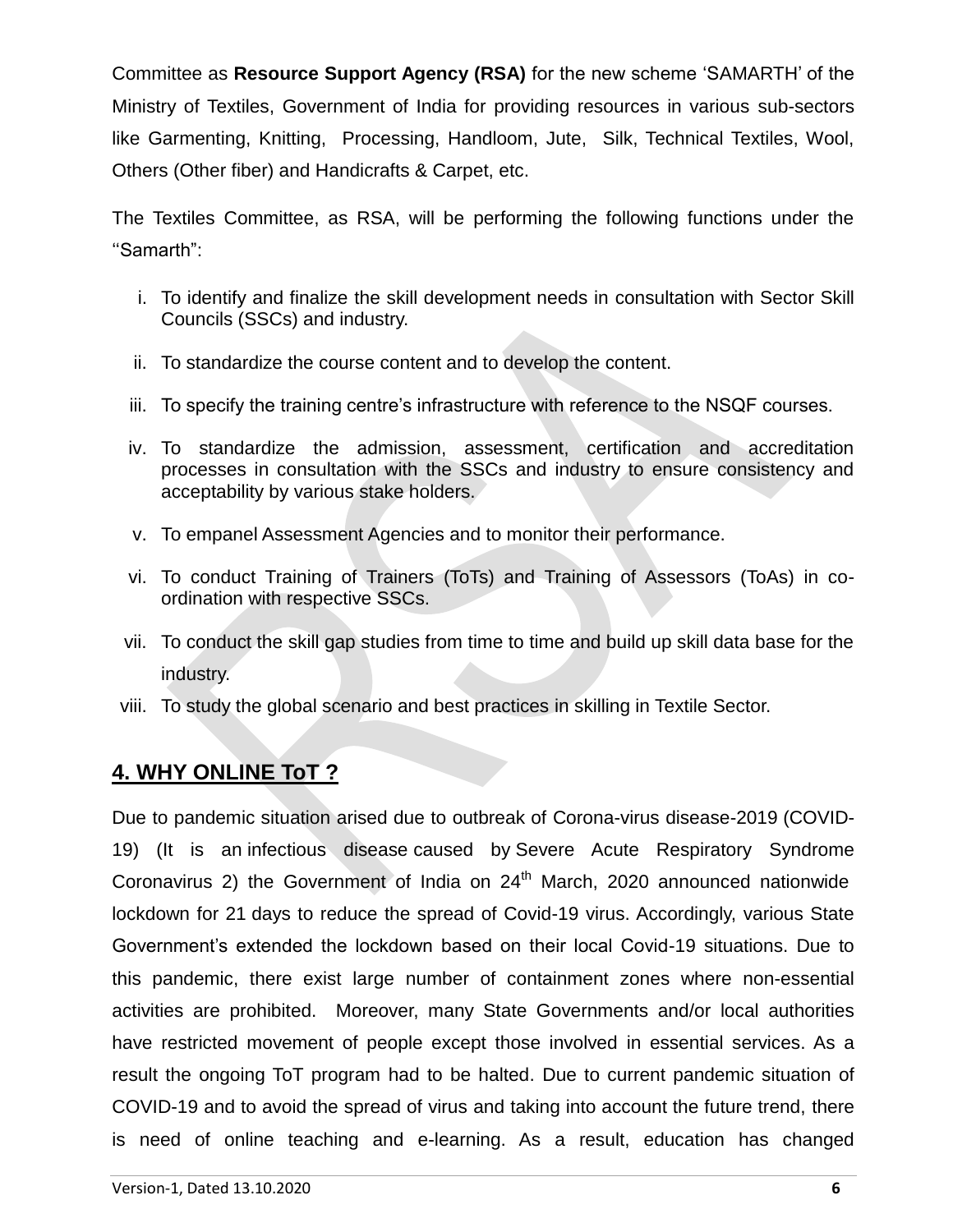dramatically, with the distinctive rise of e-learning, whereby teaching is undertaken remotely and on digital platforms. It is time that we start the online e- learning training ToT Programme and explore its benefits to meet our targets with the positive coordination and support of Training of Trainers (ToT) agencies and Implementing Partners (IP's). All individual(s)/person(s) should follow the Covid-19 guidelines of MHA, MoHFW and State Government/ local authority.

**The RSA, Textiles Committee has already published the Training of Trainers (ToT) Protocol for Up-skilling/Re-skilling dated 07th August, 2020 on Textiles Committee**  website [\(http://textilescommittee.nic.in/\)](http://textilescommittee.nic.in/) with the due approval of Ministry of **Textiles.** Due to the current pandemic situation of Covid-19, the MoT has directed the RSA to develop a protocol to conduct the ToT for Up-skilling/Re-skilling through online Mode vide letter F.No. 01/07/2018-ISDS dated 07<sup>th</sup> August, 2020. It is to mention that, the **eligibility criteria, fee structures, application apply procedure, routing, general terms and rules etc. are already described in the Main approved ToT Protocol for Up-skilling/Re-skilling and this Protocol should be read along with the Main MOT approved Protocol on ToT for Up-skilling/Re-skilling in order to successfully conduct Online ToT.**

## **5. ONLINE TRAINING OF TRAINERS (ToT)**

To provide efficient and effective skill development training to trainees, RSA intends to create a large pool of trainers under the Samarth Scheme. The trainer trained by notified ToT agencies/centres and certified by RSA are expected to take up training in various textiles sub-sectors/job roles like Garmenting, Knitting, Processing, Handloom, Jute, Silk, Technical Textiles, Wool, Others (Other fiber) and Handicrafts & Carpet. The trainers responsible to train the trainees must be knowledgeable and be equipped with skills to deliver training. The efficiency of the trainers would reflect the proficiency of the training they provide to the candidates in the specific job role. The training will be provided job roles wise through Online mode.

Training of Trainers (ToT) is a program for the development of training delivery skills of those who wish to become trainers in the sector/course of their preference. Supply of quality trainers is one of the most critical elements to ensure efficiency of any Skill Development Programme. A structured and detailed ToT Program for Trainers is essential to address the requirement of adequately trained trainers in the skill eco-system.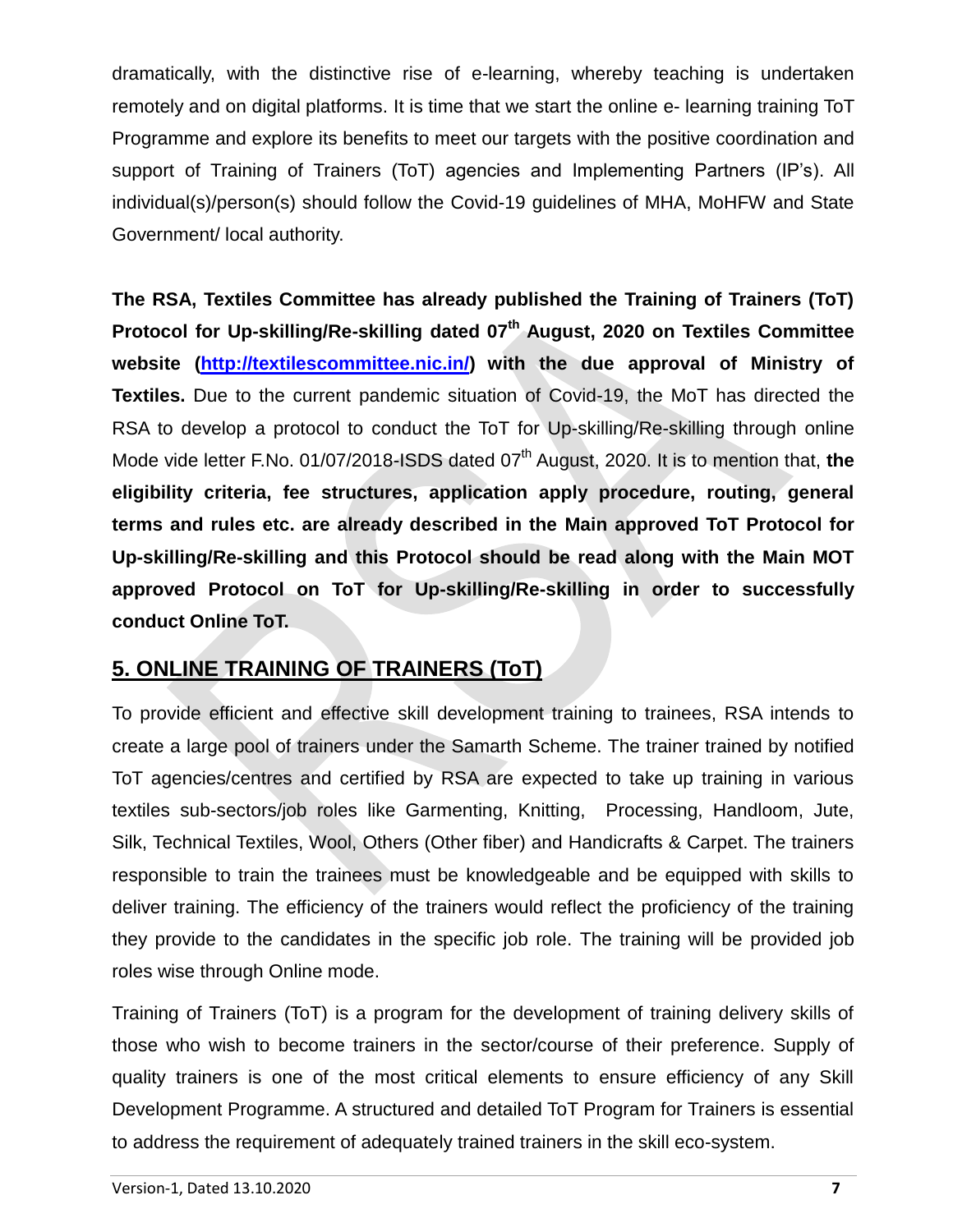Training of Trainers (ToT) program is envisaged to focus towards:

- Orientation and alignment of trainers as per the requirement of Samarth on the respective job roles and sub-sectors.
- Development of teaching pedagogy and best practices to trainers engaged in imparting skill training to trainees in various job roles approved by the RSA.

#### **5.1. Online ToT Program Structure:**

Online ToT for a Candidate Trainer (CT) is an elaborate training programme that covers orientation and/or assessment on both Domain and Platform skills. The 'Online ToT module' for a CT entails the training of Domain skills and Platform skills for 8 days followed by Assessment on both the skills in 1 day. On successfully passing the Assessment, the CT would be declared a 'Certified Trainer'.

ToT agency may decide the platform (video-confernecing solution) to be used for conducting online training as a lot of platforms are available in the social media. It is clarified that RSA will not pay any extra fees/charges towards utilisation of any such platform for online TOT training.

As this is online learning programme and in view of the fact that continuous exposure to device screen, availability of stable connection and bandwidth related issues, RSA has recommended a per day schedule of 5 hours of training in the ToT Program module (3 hours morning session and 2 hours after lunch session). The structure of ToT module is given in table below:

| Structure of Online ToT Module - Candidates Trainers' (CT) |                 |                       |  |  |  |  |
|------------------------------------------------------------|-----------------|-----------------------|--|--|--|--|
| <b>Stages of ToT</b>                                       | <b>Duration</b> | <b>Total Duration</b> |  |  |  |  |
| Domain Skills training                                     | 3 days          | 09 days               |  |  |  |  |
| <b>Platform Skills training</b>                            | 5 days          |                       |  |  |  |  |
| <b>Assessment of Domain Skills</b><br>& Platform Skills    | 1 day           |                       |  |  |  |  |

**Table-1**

**Note:** The Maximum batch size will be of 20 candidates for Online ToT Program.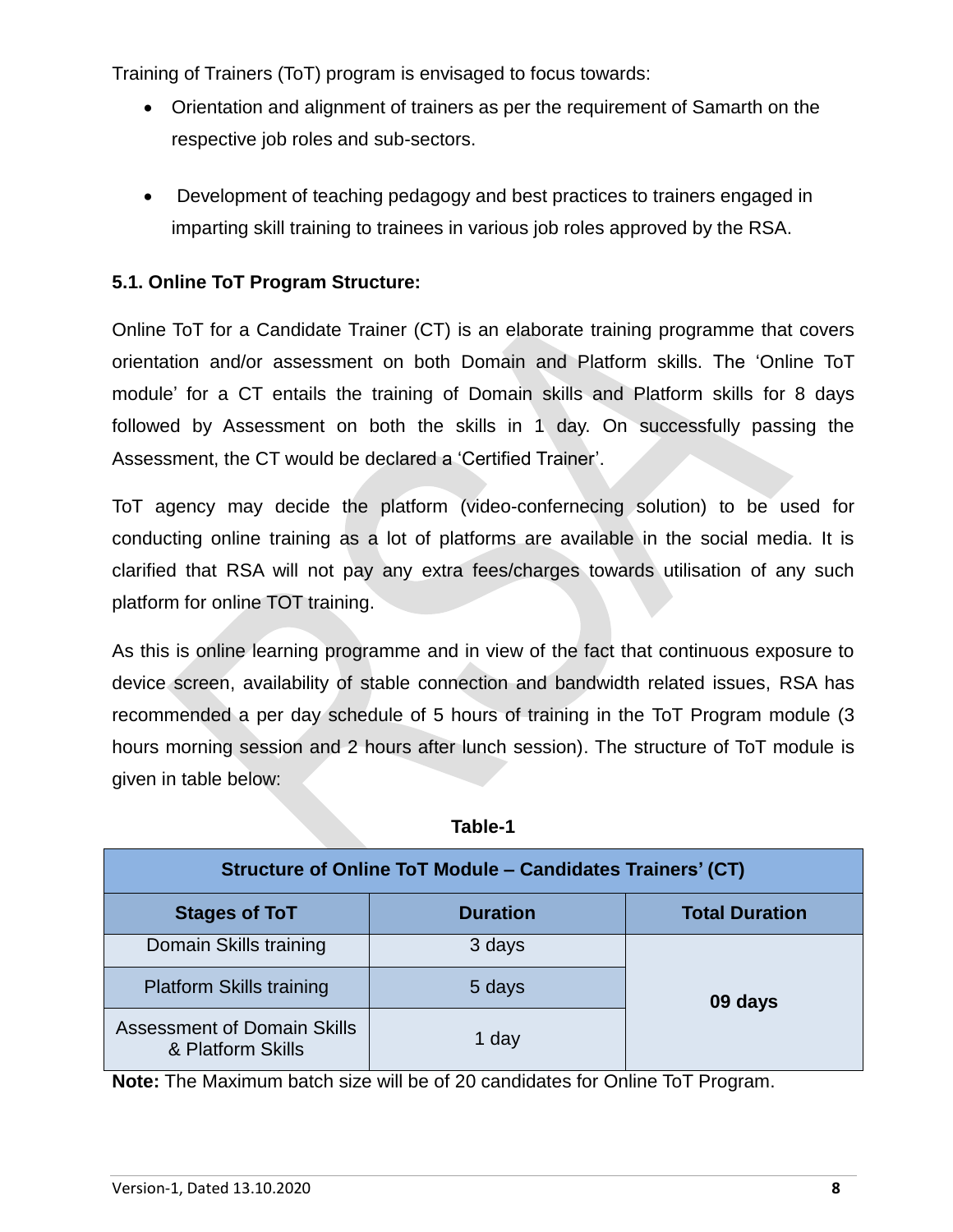#### **5.2 Steps to Nominate the CT:**

**i.** The detailed procedures (duly filled & stamped KYT-U/R forms, supporting documents proofs, copy of fee receipt etc.) to nominate the CT is already mentioned in the Master ToT Protocol for Up-skilling/Re-skilling.

ii. In addition to the existing requirements specified in the approved Master TOT Protocol for Up-skilling/Re-skilling, a duly filled and stamped **declaration form** (enclosed herewith as **Annexure-I)** will have to be sent by the IP's to the RSA along with application, supporting documents proofs and fee receipts etc. in hard copy as well as **online soft copy** to designated email id (**[tcrsaisds@gmail.com](mailto:tcrsaisds@gmail.com)**). In short, IP need to send followings:

- KYT-U/R form duly filled and stamped by IP
- Supporting documents proof signed and stamped by IP
- Declaration form duly filled and stamped by IP
- Fee receipt (Online/NEFT)

**Note:** where the IP has already sent nominations earlier, they need to only submit duly filled signed & stamped Declaration form(s) to the RSA in the prescribed format via mail as well as hard copy.

**iii.** This Declaration form is an undertaking from the IP about his/her/their obligations to provide proper facilities and infrastructure at their end to enable the nominated candidates to effectively and efficaciously participate in the online training module and that RSA will not be held liable or responsible for consequences arising out of non adherence to any of the set guidelines of infrastructure bottlenecks in the conduct of the online training including failure of the nominated candidates to pass the Assessment.

**Note:** Final decision of allotment of batches & batch size will be taken by the RSA.

#### **5.3 Responsibilities of IP:**

**i.** IPs will have to send all nominations/applications with declaration forms to the RSA in hard copy as well as in **soft copy** to email id (**[tcrsaisds@gmail.com](mailto:tcrsaisds@gmail.com)**). IP should also ensure that the photocopies are cross checked with the originals.

**Note: :** If IP sent nominations earlier, then IP needs to submit only duly filled (with signed & stamped) declaration forms to RSA via mail as well as hard copy.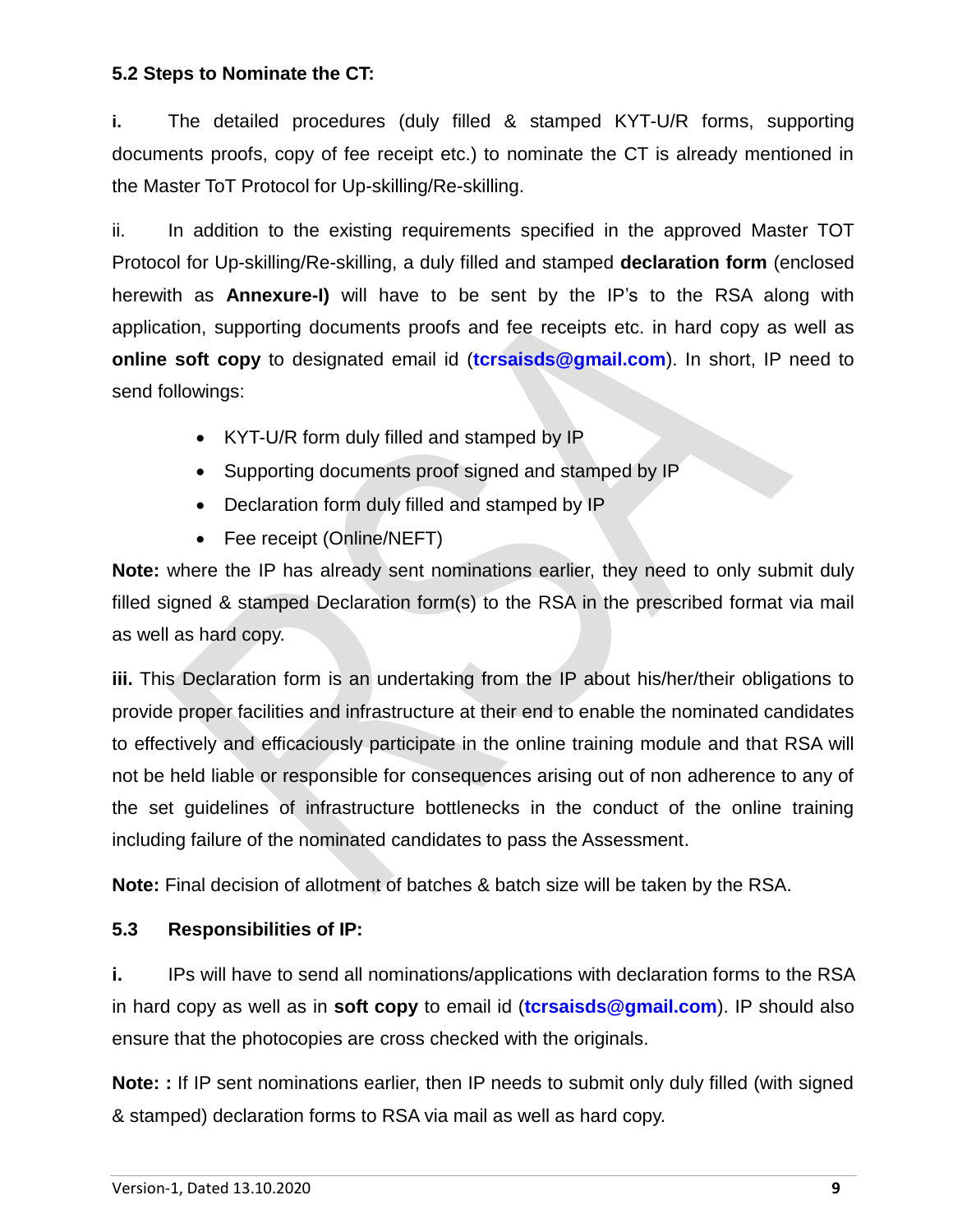**ii.** IP ensures that all the nominated candidates should have proper platform, smart phones/tablet/ laptops with good internet facility and working gmail email ids in coordination with allotted ToT agency.

**iii.** At the time of Assessment, IP's need to ensure that candidates should have at least one smartphone and an additional smartphone/ tablet/ laptop with webcam with good internet facility and each candidate should have a working Gmail id. This set up is required to ensure availability of live video conferencing and to ensure assessment related work (Online test).

**iv.** The IP's/candidates & ToT agency will mutually decide & ensure the availability of proper video conferencing platform prior to start of the training and also conduct pre-trails with candidates to avoid any technical glitches at the time of trainings.

**v.** The camera quality must be appropriate.

**vi.** The IP ensures that all the eligible nominated candidates will be present during the entire duration of online training course and no fees or charges are taken from them by the IP under any circumstances for undergoing this online TOT programme.

**vii.** IP will maintain the record and details of their nominated candidates for atleast 3 years.

**viii.** The RSA will assess individually platform skills through online video conference in coordination with ToT agency.

**ix.**, At the time of Assessment, it will be the complete responsibility of the IP to ensure availability of candidates and proper enabling environment/ infrastructure for the conduct of online assessment of candidate trainer(s) failing which the batch/ candidate will be treated as failed.

**x.** If for any reasons candidates miss out a online class due to connectivity or any other technical reason beyond the control of the candidate then IP should make sure and arrange the recordings of topics/class for its candidates to catchup. However, it is recommended that candidates should be available for the online training module on LIVE basis and resort to recordings should be only in exceptional cases or only as a supplementary exercise. if any CT fails in Assessment, the concerned nominating IP will have to nominate him/her again for Re-Assessment by paying non-refundable Re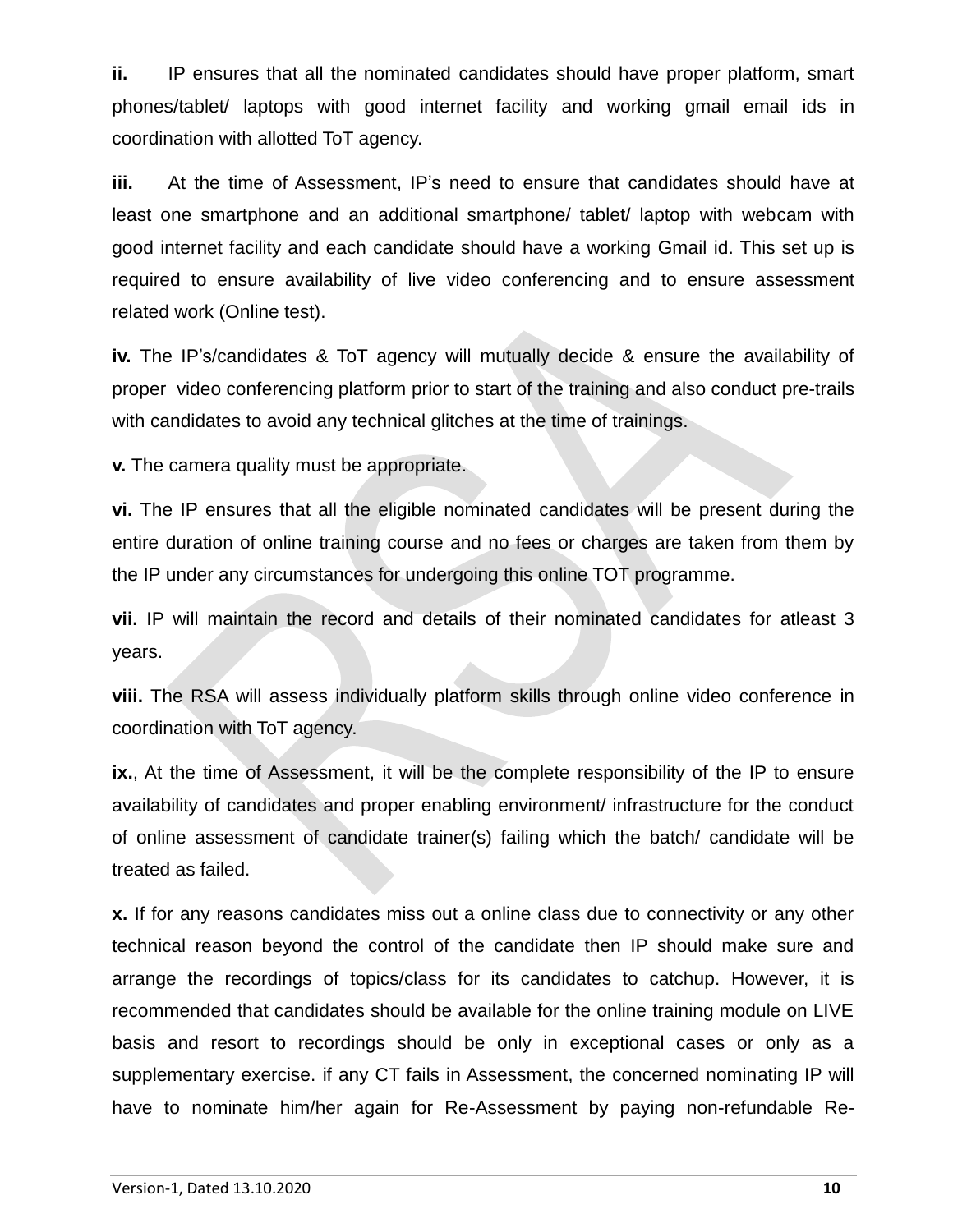Assessment fee of Rs. 2,000/- + GST per CT towards conducting Re-Assessment & Certification to the Textiles Committee (only one time allow).

#### **5.4 Coordination with ToT Agency and Candidates:**

After checking whether the nominated candidate is eligible or not as per set eligibility criteria, the RSA will share the details of shortlisted and eligible candidates and their roll numbers with ToT agency and the IP's and also communicate the schedule of the training programme. Thereafter, the ToT agency will verify the details of candidates and coordinate with IPs and Candidates for the successful commencement and completion of the online training as per Protocol. They would also share demo videos of domain as well as platform skills so that the candidate can access these videos after the completion of day to day training and learn from it. If any candidates miss the training due to any technical issue or connectivity issue, then ToT agency will provide the recording of the lectures of the same to cope up with the batch.

All the Candidates will have to support the ToT agency on online learning platforms and understand the difficulties / problems and give maximum support to overcome challenges, if any faced by the candidates.

**Note:** ToT agency(s) ensures daily attendance of candidates and maintain records. The attendance of individuals will be shared with RSA in appropriate format duly signed and stamped by ToT agency on  $7<sup>th</sup>$  day (in forenoon) and also on  $8<sup>th</sup>$  day through email.

The ToT agencies have to maintain the appropriate recording/files for atleast 03 years.

**Note:** The attendance of the candidate(s) in ToT programme should be 100%, otherwise he/she is ineligible to be considered for Assessment. The final decision in this regard will be taken by RSA.

### **6. ONLINE ASSESSMENT OF CANDIDATES:**

All the Candidates shall undergo an Online Assessment to be conducted by the RSA, Textiles Committee. The Assessment will be aimed at checking the extent of learning in the area of platform as well as domain skills. The candidates shall be eligible for the Assessment if he/she has attended 100% sessions.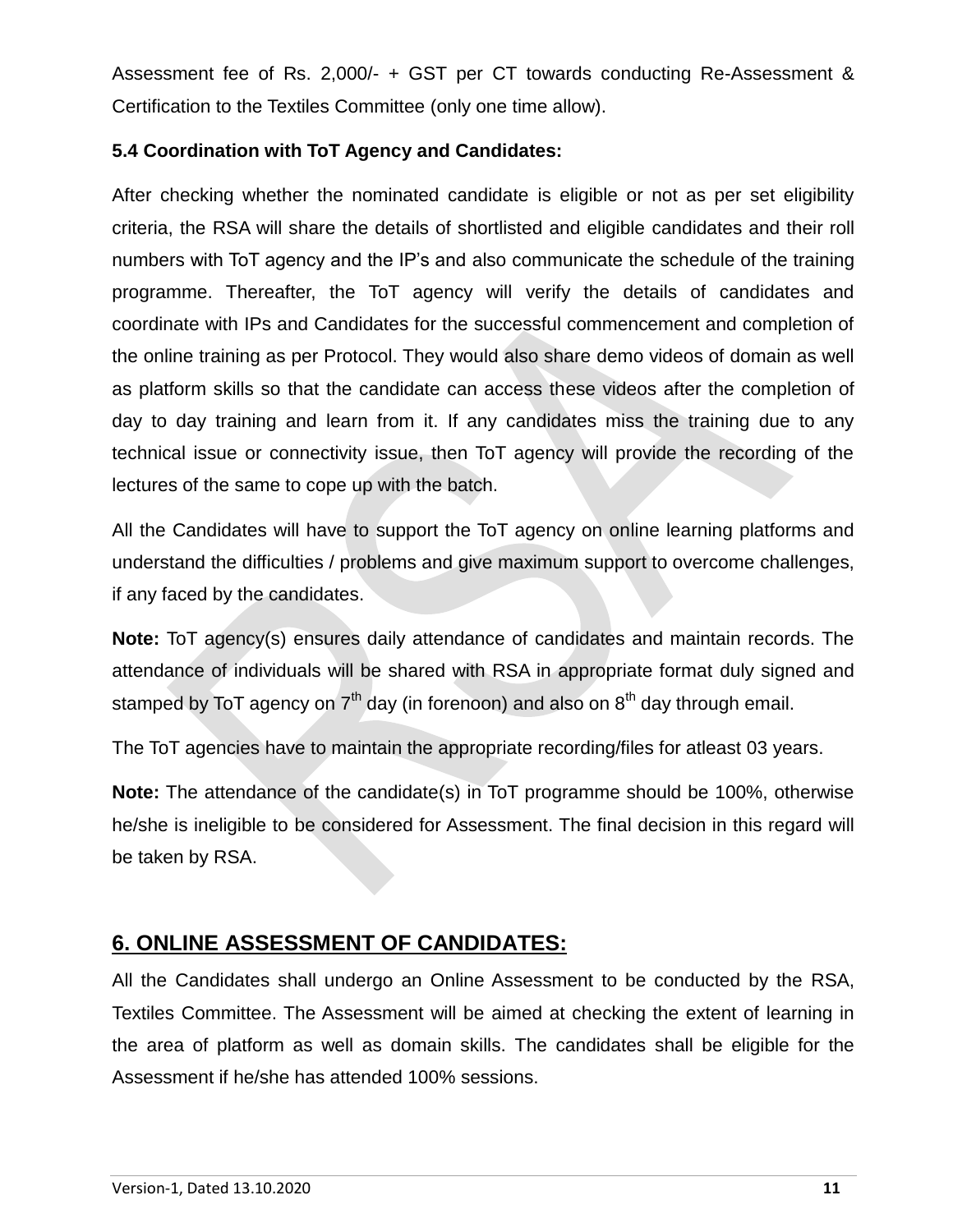**Note:** RSA have rights to modify / amend / take decision on any issue / documents / acceptability or rejection of applications etc. All general Terms and Conditions are clearly indicated in the Master ToT Protocol for Up-skilling/Re-skilling of RSA.

#### **6.1 Methodology for Online Assessment:**

For the purpose of conducting online Assessment, the following methodology will be adopted:

- i. The Candidates should be available for Assessment before time of starting of test. He/She shall have to appear for online test (Domain skill) for particular course/job roles.
- ii. As mentioned in previous para, each candidate(s) should be provided **two smart phones/ tablet/ laptop with good internet facility and have working Gmail id**. One smart phone is for live video conferencing and other for online test.
- iii. There will be two types of test as mentioned below:

#### **6.1.1 Platform skill evaluation through online viva (video conference):**

Viva is one of the important stages used in the process of certified Trainer as it will help in assessing the personality, interest of field, confidence, communications skill, general attitude.

He/She will be required to give online viva (Platform skill). Based on the viva, RSA will allot marks according to their oral presentation skills. For conducting viva of candidate trainers, he/she shall have to connect on video conference link provided by the RSA individually.

#### **6.1.2 Domain skill evaluation through online Test and video conference:**

The online domain tests shall contain a series of multiple-choice questions to be answered in a stipulated time limit. The link of online domain test will be provided to candidates at the time of test beginning so that the candidate can open/copy the link and paste on the Google Chrome which redirect the webpage. Both Platform and Domain skill tests are designed to accurately evaluate an individual's skill set and technical knowledge specific to that particular job role(s) for which the candidate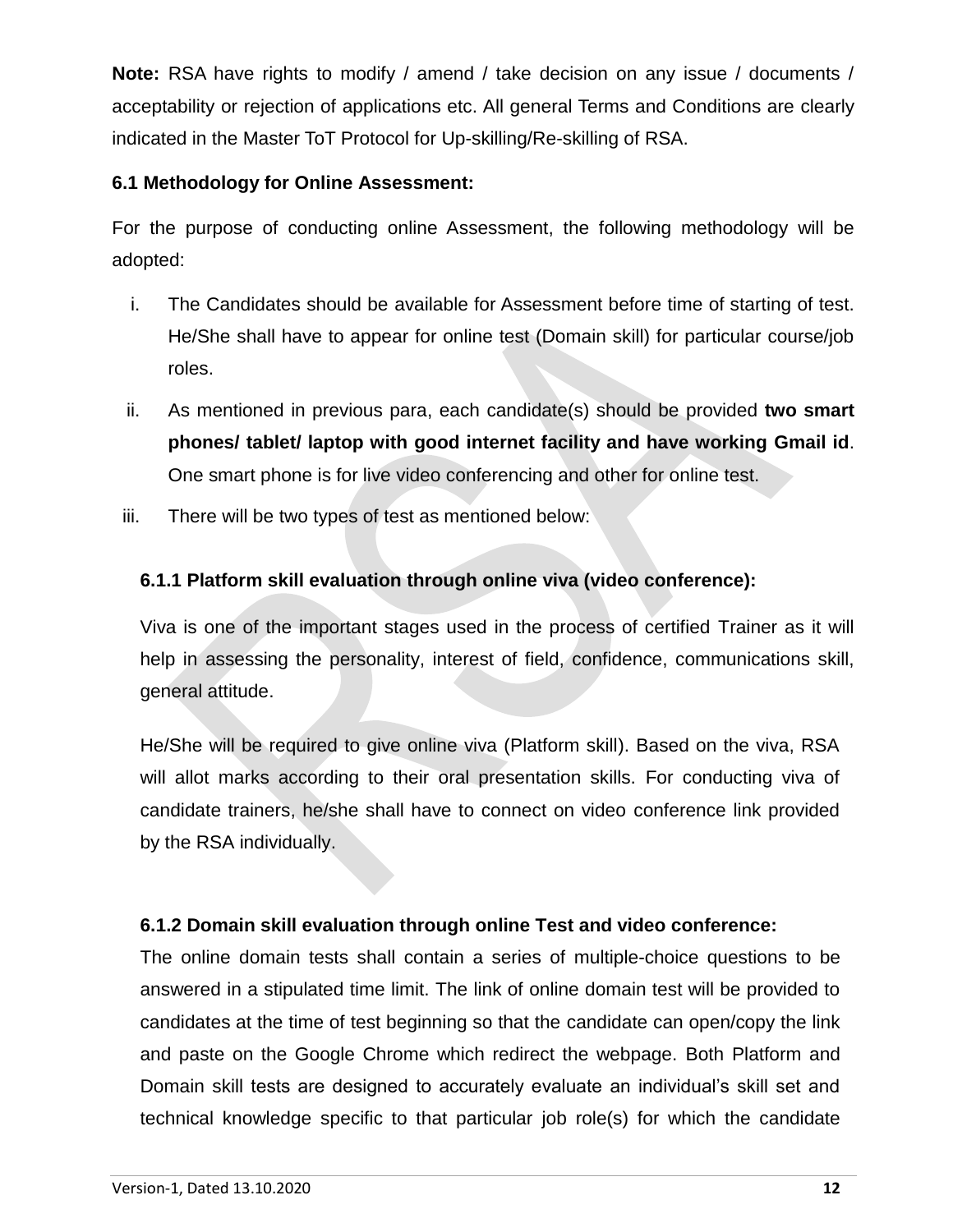desires to be a Trainer. A Candidate Trainer needs to specify course (s) / job role(s) for which accreditation is sought.

There are two eventualities, one, where candidates is able to access and reach to the IP center where IP center has arranged for conduct online training for candidates. This case will be called as IP wise online Training/Assessment. The other eventuality would be where candidates cannot easily approach the IP Centre in which case he/she will undergo training/ Assessment as per their convenient location. Such eventuality would be called Candidate wise online Training/Assessment.

IP wise: In this case, where candidates can go to IP center and undertake Training/Assessment, the IP should arrange a common internet facility for group training, and in case of Assessment they should provide individual smartphones/tablet/ laptops with internet connectivity and working Gmail id for each candidate. For making proper Assessment of Domain skills by the RSA, IP will ensure proper monitoring and supervision by their invigilators of the online assessment of Domain skills by RSA. The RSA will provide online test website link as well as password to such invigilator at a time of Assessment.

In the eventuality of Candidate wise online Training/Assessment, individuals can get training at their own place provided they have proper required infrastructure in terms of availability of smart phone/tablet/laptop with good Internet connectivity and working Gmail Id. At the time of Assessment, candidates must have at-least one smart phone and an additional smartphone or tablet or a laptop with good Internet connectivity with video conferencing facility to ensure that RSA is able to properly monitor the whole assessment. As mentioned above, for the Assessment of domain skills, the RSA will provide online test website link as well as password to the nominated candidate at the time of Assessment.

### **7. STEP TO OPEN LINK FOR CEP/ASSESSMENT**

**Step1:** The URL/ link of online domain test will be provided to candidates before the CEP/Assessment.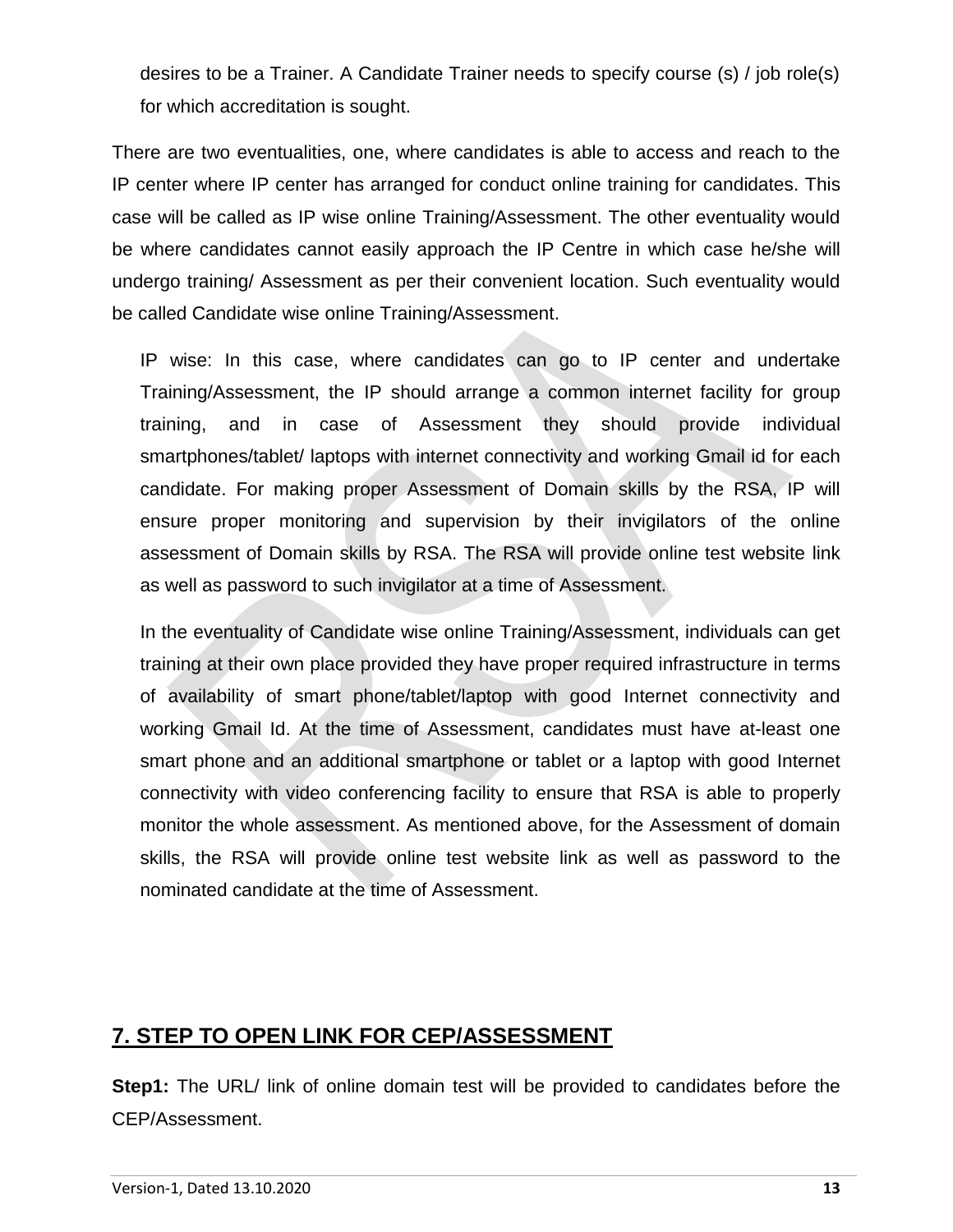**Step2:** Copy the URL/ link and paste it on URL head of Google Chrome/Safari browser etc. and then click enter. A window will open like:



**Step 3:** Then click on the respective job roles/course icon as directed by RSA on video conferencing.

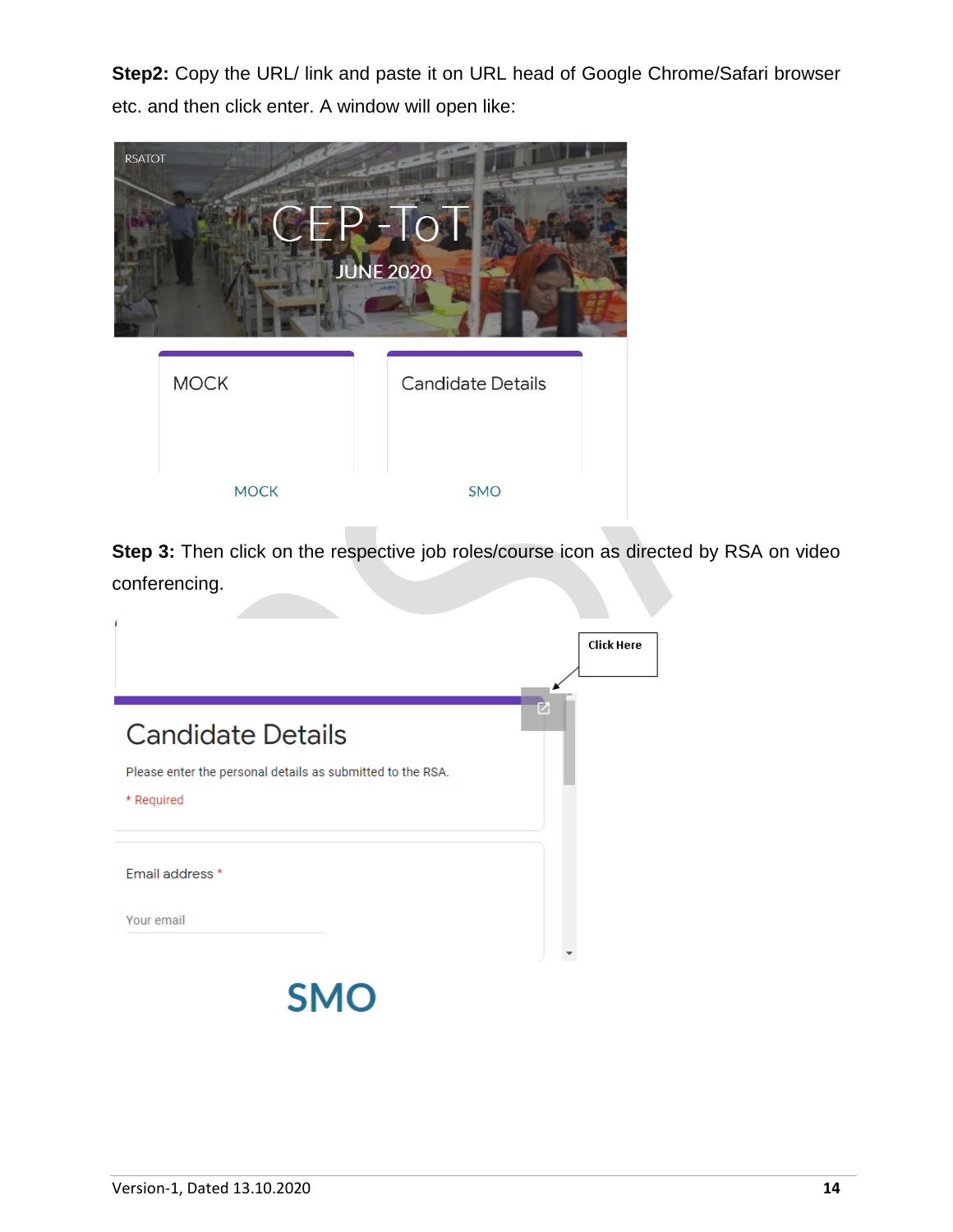**Step 4:** After the click on job role, a window will open as given in figure below. And a PoP up will be shown as given in figure below. Here candidates have to sign in with Gmail id by inserting Gmail id and then fill password.

| $^{40}_{-41}$ (34)<br>1:07 PM                                                         |  |  |  |  |
|---------------------------------------------------------------------------------------|--|--|--|--|
| a docs.google.com/forms/d/c 3<br>$\Omega$<br>œ                                        |  |  |  |  |
|                                                                                       |  |  |  |  |
| Mock Test -1                                                                          |  |  |  |  |
| *Required                                                                             |  |  |  |  |
| Email address *                                                                       |  |  |  |  |
|                                                                                       |  |  |  |  |
| Sign in to continue                                                                   |  |  |  |  |
| To fill out this form, you must be signed in. Your<br>identity will remain anonymous. |  |  |  |  |
| <b>Report Abuse</b>                                                                   |  |  |  |  |
| <b>SIGN IN</b>                                                                        |  |  |  |  |
| Roll No. *                                                                            |  |  |  |  |
|                                                                                       |  |  |  |  |
|                                                                                       |  |  |  |  |
| Candidate Name *                                                                      |  |  |  |  |
|                                                                                       |  |  |  |  |
| $\circ$<br><b>College</b><br>◢                                                        |  |  |  |  |
|                                                                                       |  |  |  |  |
|                                                                                       |  |  |  |  |
|                                                                                       |  |  |  |  |
|                                                                                       |  |  |  |  |
|                                                                                       |  |  |  |  |
|                                                                                       |  |  |  |  |
|                                                                                       |  |  |  |  |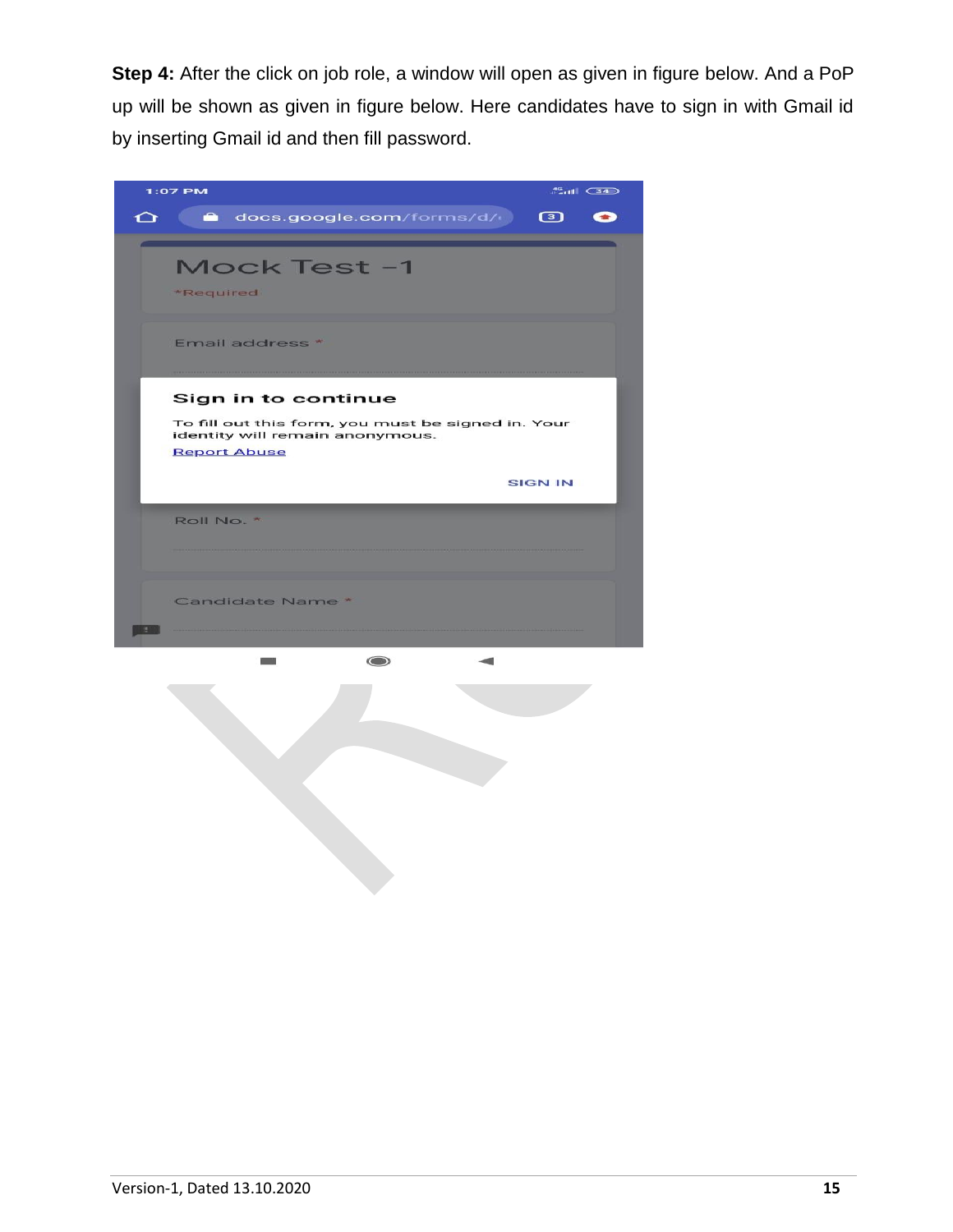

**Step 5:** After signing with the Gmail id, as shown in figure, fill the required field and click on next button.

|                              | <b>Resource Support Agency (RSA)</b><br>Enter the credentials                                             |    |
|------------------------------|-----------------------------------------------------------------------------------------------------------|----|
|                              |                                                                                                           |    |
| G Gmail                      | $\times$ +<br>X   M Inbox (54) - aacrsa@gmail.com - X   - CEP<br>Mock Test -1<br>$\times$                 |    |
| $\leftarrow$ $\rightarrow$ C | https://docs.google.com/forms/d/e/1FAIpQLSeqCEVSNSGn6buu-Fay4IsMrHBpu8TSxXKD5Iw_6mh1Rwyqpg/viewform?pli=1 |    |
|                              | Mock Test-1                                                                                               |    |
|                              | * Reguired                                                                                                |    |
|                              | Email address *                                                                                           |    |
|                              | Your email                                                                                                |    |
|                              | Candidate Name *                                                                                          |    |
|                              | Your answer                                                                                               |    |
|                              | Roll No. *                                                                                                |    |
|                              | Your answer                                                                                               |    |
|                              |                                                                                                           |    |
|                              | CEP Location *<br>Choose                                                                                  |    |
|                              |                                                                                                           |    |
|                              | <b>NEXT</b><br>Page 1 of 3                                                                                |    |
|                              | Never submit passwords through Google Forms.                                                              |    |
|                              |                                                                                                           | 21 |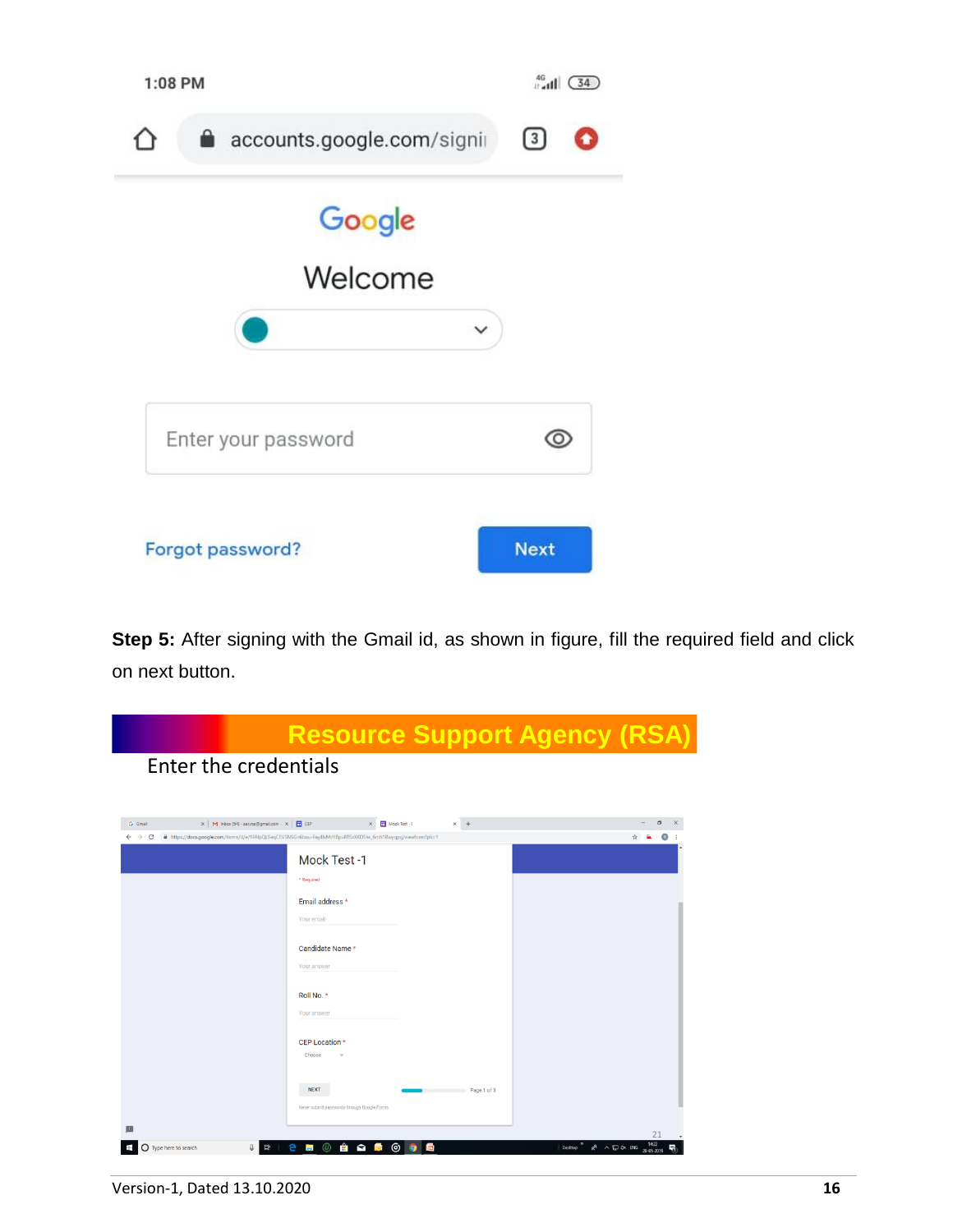**Step 6:** After that, pass key window is open, for this, RSA will provide the pass key at the time of CEP/assessment and fill that key and press next.

|                                                                                               |                                                                                                                                         | <b>Resource Support Agency (RSA)</b> |                                                      |
|-----------------------------------------------------------------------------------------------|-----------------------------------------------------------------------------------------------------------------------------------------|--------------------------------------|------------------------------------------------------|
| Enter the Pass Key                                                                            |                                                                                                                                         | (different every time)               |                                                      |
| X   M Inbox (54) - aaczsa@gmail.com - X   - CEP<br>G Gmail<br>$\leftarrow$ $\rightarrow$<br>c | Mock Test -1<br>fthttps://docs.google.com/forms/d/e/1FAlpQLSeqCEVSNSGn6buu-Fay4lsMrHBpu8TSxXKD5lw_6mh1Rwyqpg/formResponse?pli=1         | $\times$ +                           |                                                      |
|                                                                                               |                                                                                                                                         |                                      |                                                      |
|                                                                                               |                                                                                                                                         |                                      |                                                      |
|                                                                                               | Mock Test -1<br>* Required                                                                                                              |                                      |                                                      |
|                                                                                               | Pass Key *<br>Your answer                                                                                                               |                                      |                                                      |
|                                                                                               | <b>BACK</b><br><b>NEXT</b>                                                                                                              | Page 2 of 3                          |                                                      |
|                                                                                               | Never submit passwords through Google Forms.<br>This content is neither created nor endorsed by Google. Report Abuse - Terms of Service |                                      |                                                      |
|                                                                                               | Google Forms                                                                                                                            |                                      |                                                      |
| Type here to search<br>冒                                                                      | ම<br>R<br>P.<br><b>Dog</b><br>œ                                                                                                         | Desktop                              | 22<br>14:23<br>d <sup>R</sup> へ口 dx ENG<br>20-05-201 |

**Step 7:** After that, a new window shows up which will consist of multiple choice questions which marks the beginning of your Assessment. After completing the exam press the submit button at the end.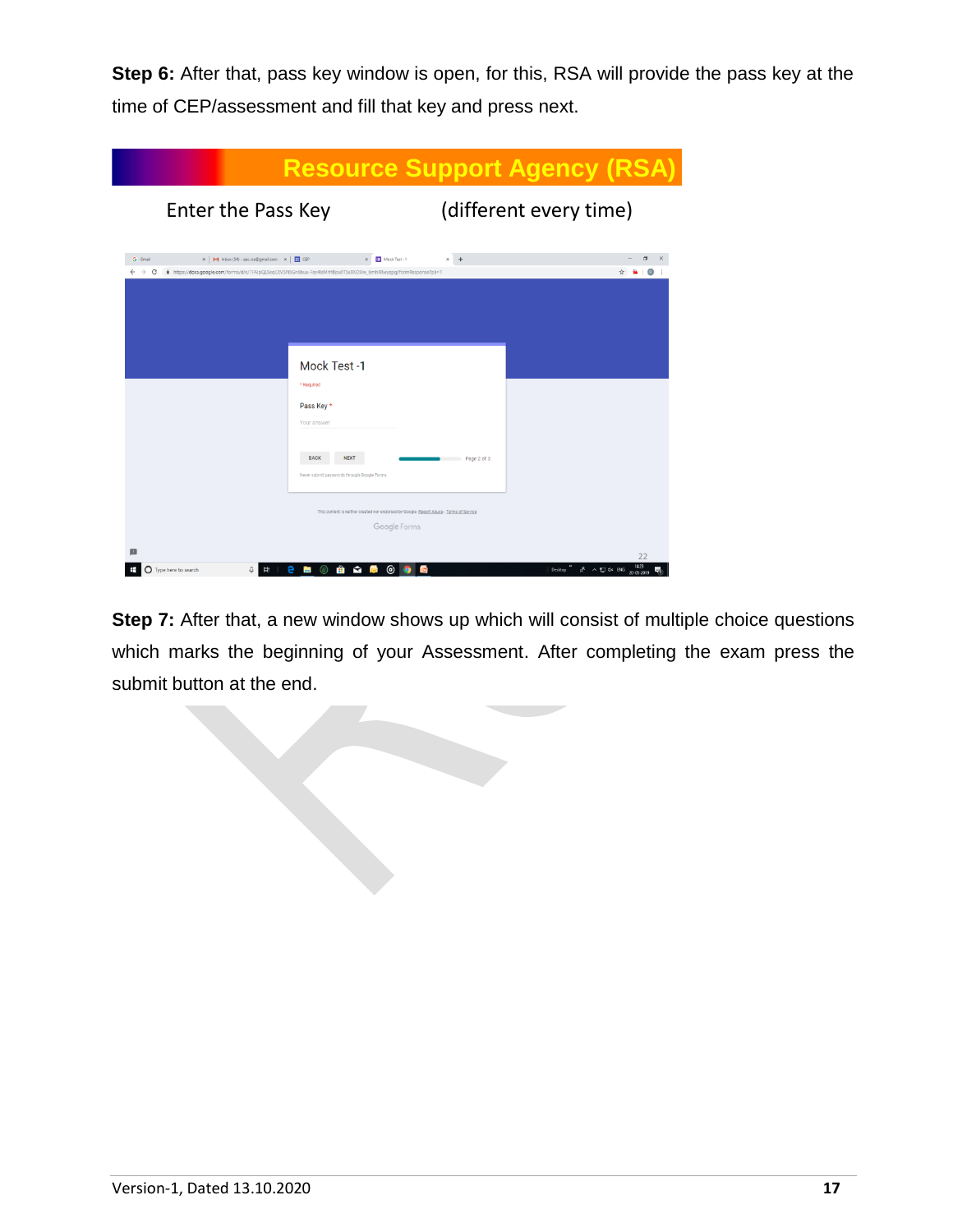

**Step 8:** After pressing the submit button, a window notifying is shows successful completion of the domain test will be displayed as shown below.



## **8. BASIC ETIQUETTE REQUIRED FOR SUCCESSFUL VIDEO**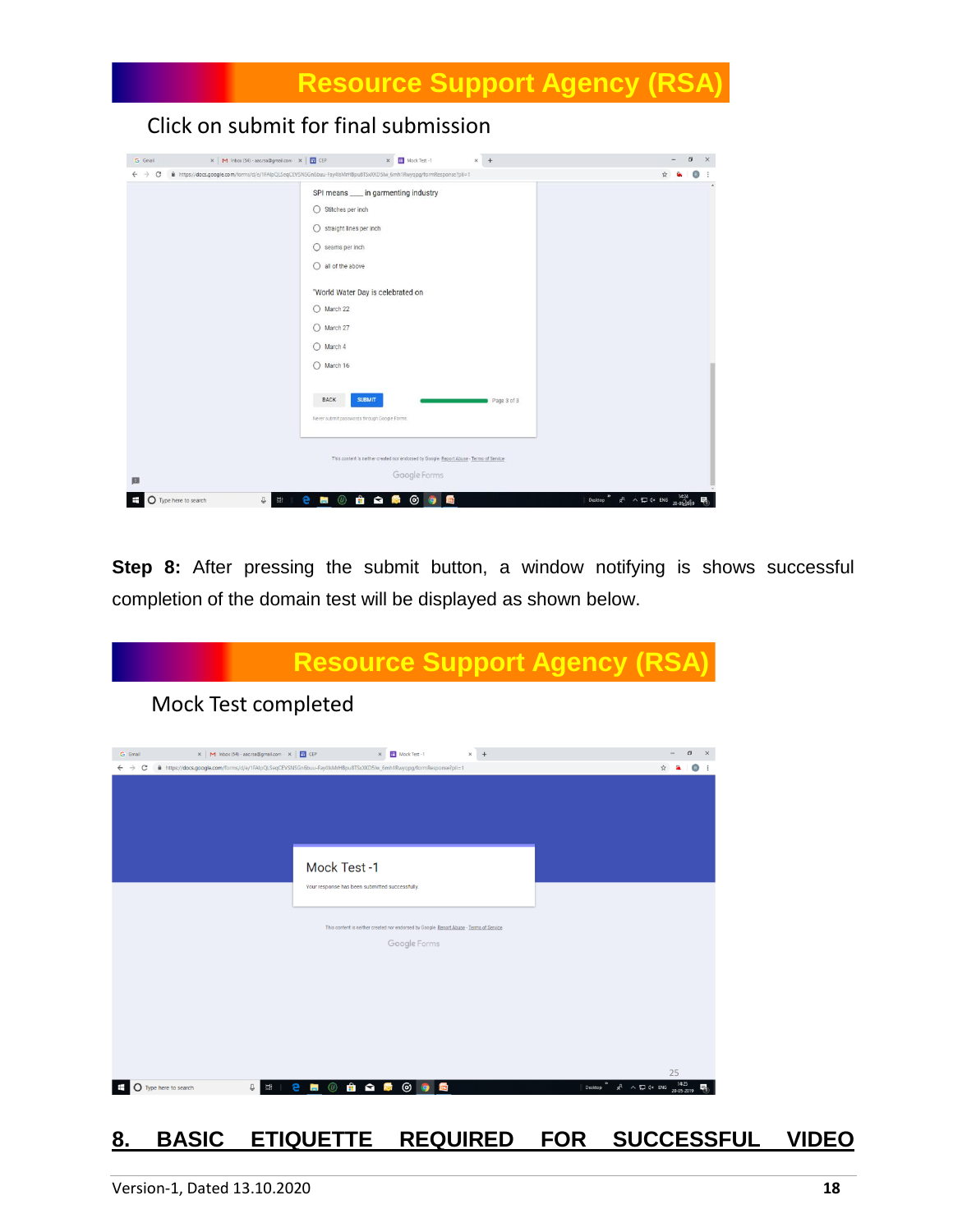## **CONFERENCING**

- Reach the exam centre before time given for start of exam/ assessment/training.
- Test your hardware and internet connection etc. before hand.
- Mute yourself when not speaking. Don't talk over each other.
- Keep your Identity Proof Documents with you like Aadhaar card, PAN Card, Voter Id card, Driving licence etc for verification.
- Ensure that your background is not a distraction and ensure that camera is not facing light from opposite side.
- Wear appropriate clothing.
- Maintain decorum and discipline.
- Position the camera correctly and have the right light around you.
- Don't get distracted and stay alert throughout the training.
- Keep note book, auxiliaries like pen, pencil etc. and water bottle etc. with you.
- Support ToT Agency in respect of any technical or connectivity issue arises.

## **9. POWER TO MODIFY**

Notwithstanding anything said in this Protocol, the RSA has the right to modify any of the above instructions from time to time. The Training of Trainer Agencies are requested to visit the website of Textiles Committee and/or any other addresses as may be notified for updates and announcements periodically. For any queries/clarifications and submission of applications, please contact the undersigned:

Secretary, Textiles Committee, Govt. of India, Ministry of Textiles P. Balu Road, Prabhadevi Chowk Prabhadevi, Mumbai - 400025 Tel.; 022-66527 506/507/519/608. Email: [tcrsaisds@gmail.com.](mailto:tcrsaisds@gmail.com) Website: [www.textilescommittee.nic.in](http://www.textilescommittee.nic.in/)